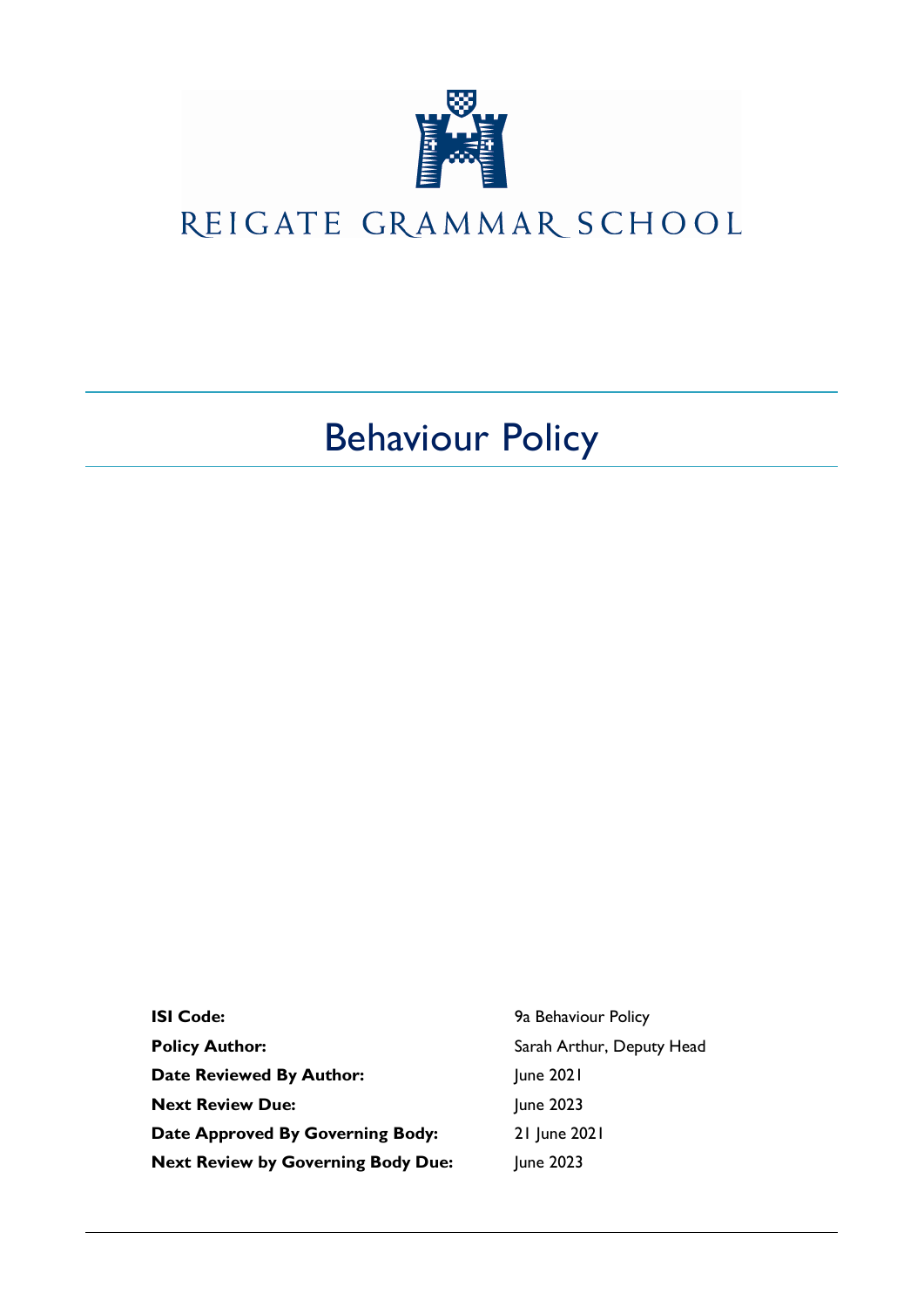### **Introduction**

*Parents are also referred to the school's standard Terms and Conditions, Section G (paras 51-68).*

This policy has been written with reference to the DfE non-statutory advice Behaviour and Discipline in Schools (2020) and the Equality Act (2010). It should be read alongside our policies on E-safety, Safeguarding, Learning Support and Anti Bullying.

Reigate Grammar School encourages the good behaviour of its pupils at all times. The school attaches great importance to courtesy, integrity, good manners, good discipline and respect for the needs of others. The School Rules and new Rewards and Sanctions Summary (which are also both published in the Pupils' Planner) make clear our expectations in this regard, and these are reinforced by Tutors in Form Time and by Heads of Section/Year and the Senior Team in assemblies. The School Rules, along with codes of conduct for the use of ICT and on the sports field, are sent to all parents via the Parents' Handbook and this Behaviour Policy is communicated to parents and students via our website.

The school is particularly mindful of the need to have a zero tolerance approach to peer-on-peer abuse and bullying. Please see below and extract from the school rules.

### Bullying and peer-on-peer abuse

Bullying is a form of anti-social behaviour towards a person and has no place in this School. Bullying may include any sort of physical or mental intimidation of a person by another or a group, which can cause distress or anxiety to the victim. Such behaviour is unacceptable from any member of the school community, as no person has the right to intimidate another.

#### **Therefore:**

- **No-one should have to suffer name-calling;**
- **Banter is not an excuse for unpleasant or offensive jokes;-**
- **No-one should have to suffer physical violence. or (unwanted physical contact?)**
- **No-one should feel victimised in any way for example, for their appearance, their race, gender, religion, or other choices that they make.**
- **Sexual abuse and/or harassment will not be tolerated; for example, upskirting, taking, asking for, or sharing inappropriate images including nudes, rating students on attractiveness, wolf-whistling or making sexual comments. (anything which has the potential to make another person feel uncomfortable)**
- **No-one should suffer abusive or unkind messages via social media.**
- **It is everyone's responsibility to ensure that bullying and peer-on-peer abuse is not tolerated.**

At all times, staff are mindful that for pupils with special educational needs/disabilities reasonable adjustments may be needed.

Good behaviour by students is frequently rewarded through praise and encouragement from teachers. More formal recognition is achieved through the school's rewards system, which is summarised below, and also includes rewards for academic achievement.

### Rewards

### **Merits**

Pupils in the Lower and Upper School who do particularly good work relative to their ability, in both academic and non-academic spheres of school life, may receive a Merit. The aim of these is to promote and encourage good behaviour, academic effort and positive contributions to the community. The teacher records individual Merits on the schools monitoring programme (RAPTER) and in the Lower School certificates are awarded in year assemblies to pupils who achieve milestone numbers (Bronze 15; Silver 30; Gold 50; Platinum 75; Ruby 100). Pupils achieving high numbers of merits in the Upper School will also be acknowledged through the ACE Card System. There are often also termly merit competitions in which whole Form groups may be rewarded.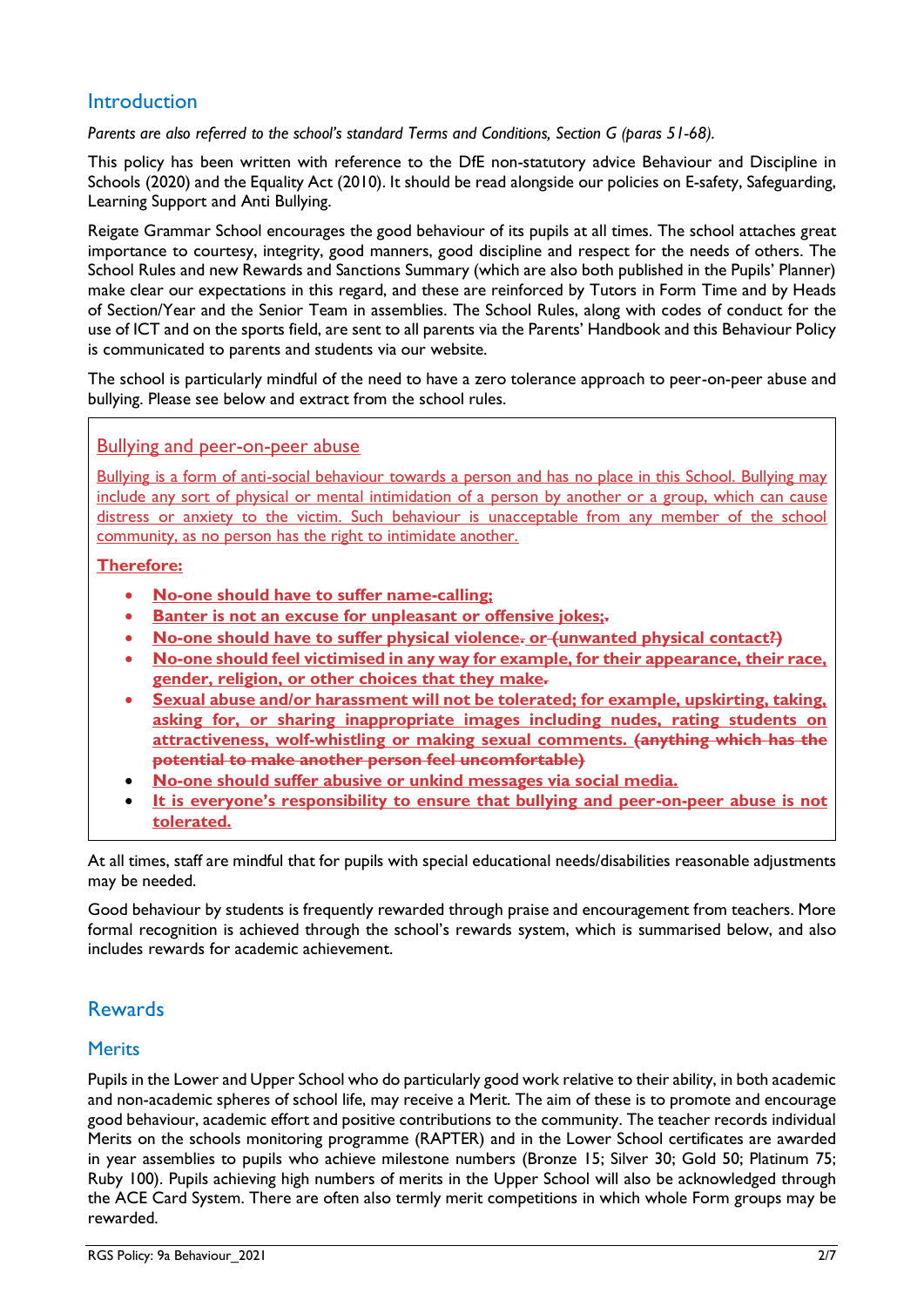### ACE Cards

Pupils in the Lower and Upper School who do exceptionally good work relative to their ability or accumulate a high number of merits, in both academic and non-academic spheres of school life, may receive an ACE card from the relevant member of staff of their Head of Year/Section. These are posted home directly to the pupil.

**A**chievement in academic, sporting, artistic and cultural arenas.

**C**are for those within and beyond the community such as through volunteering and charity work

**E**xcellence in personal modelling of doing the right thing, being a good friend, behaviour, uniform and punctuality.

### Sixth Form Academic Postcards, Credits and Café Rewards

Academic excellence in the Sixth Form may be recognised through the issuing of Academic Postcards. These are issued by the subject teacher or Head of Department. The Sixth Form also operates a Café Rewards policy – if a Sixth Form pupil does something exceptional beyond the normal call of duty in their remit as a school leader (either a Prefect or a House Captain) then their performance may be rewarded by asking the Head of Year to issue a Café Reward. General examples of good role-modelling or acts of kindness and leadership will result in a credit being issued; the accumulation of three credits will lead to a Café Reward.

### Other Rewards

There are other rewards and treats awarded by Heads of Year at different points e.g. hot chocolate in the PMH for Fifth Form after mock exams, pizza for the Form with the most ACE cards in a Half Term or excursions to the local bowling alley for raising the most money at a charity event.

### Weekly Bulletin/Section and Year Group Assemblies/Contact home

Pupils who have achieved personal successes may be celebrated in the variety of bulletins and letters that are sent home. Assemblies are used throughout the year as a way to recognise and celebrate individual or collective achievements. Also, Form Tutors, Heads of Year/Section actively recognise good behaviour, progress and contribution through letters and emails home to parents.

### End of Term Assemblies

At the end of each school term prizes are awarded to pupils who have done particularly well in different arenas of school life. These may range from sporting awards, to success in the Maths Olympiad.

### **Colours**

Junior and Senior Full Colours are awarded in March and June each year. Successful nominees must have satisfied one or more of the following criteria to be awarded Full Colours:

- 1. An outstanding contribution to the school e.g. Head Boy/Head Girl
- 2. An exceptional skill in a Reigate Grammar School extra-curricular activity as determined by the member of staff responsible (including representative honours at county, regional or international level)
- 3. Outstanding leadership of an established Reigate Grammar School club, society or team.

Successful nominees must have satisfied **all** of the following criteria to be awarded Full Colours:

- A full commitment to fixtures, training, events and rehearsals
- Personal conduct that brings credit to themselves and the school

Full Colours will be recognised through a Colours Tie (boys) or a Colours Pin (girls). These will be awarded in a whole school assembly.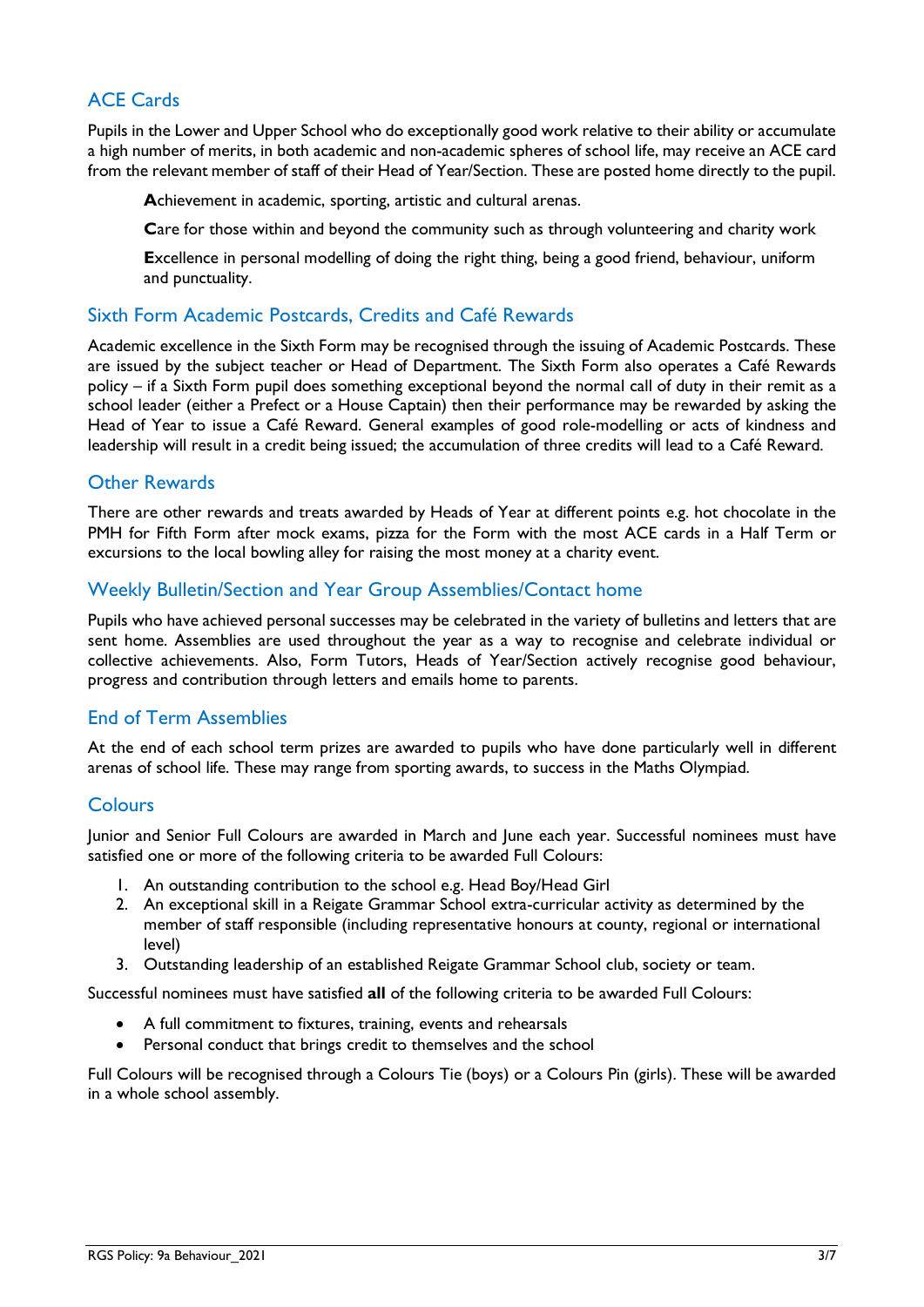### Sanctions

At all times, staff should ensure that the punishment is proportionate and reasonable and should take into account the pupil's age, any special educational needs or disability they may have and any other relevant pastoral circumstances. Corporal punishment is illegal and must not be used. Pupils will receive a proportionate sanction if they are found to have made malicious allegations against staff.

### Guidance Points (GP)

The school has a relationship focus and a great emphasis is placed upon the building of the teacher-pupil working relationship. In the Lower and Upper School we operate a system in which low level misdemeanour may result in a Guidance Point. These are issued commonly but not exclusively for poor uniform, behaviour around school, lack of homework, lateness and behaviour for learning in the classroom. Pupils are consulted on the expectations within lessons. Guidance Points are monitored using our online system and an accumulation of three Guidance Points within any one strand in a six week period will result in a School Detention. The system is in place to allow the school to monitor patterns of poor behaviour so that we are able to support and guide the pupil that is struggling.

### Sixth Form Defaults

We expect the oldest students in the school to set an excellent example to younger years. With the exception of uniform and lateness defaults (three strikes), poor examples of behaviour both in and outside the classroom or lack of homework may result in a sanction. In class behaviour resulting in lack of work, and poor/no homework will be overseen by the HOD/teacher in 'departmental detention' after school. Uniform, lateness and behaviour outside of the classroom will be overseen by the Head of Year/Section in a School Detention. Form Tutors will contact home if a student's uniform is not appropriate business dress.

### **Detentions**

Detentions are not the most effective way to resolve issues and should therefore will be used sparingly. However, they may be helpful in signalling to a pupil and their peers that they have overstepped the mark or they are not meeting expectations as evidenced through the receipt of Guidance Points. Pupils should use the detention time productively. Parents are always notified at least the day before if the detention is to be served after school, detailing the reasons for the detention. More often than not, this will be the Head of Year who will be able to offer the best guidance for the pupil to avoid similar situations in the future.

For more serious offences, the Headmaster may require a pupil to serve a Headmaster's Detention on a Saturday morning. A Headmaster's Detention is one step short of suspension and pupils need to understand how serious it is. In all cases above, parents would be informed.

### Confiscation<sup>2</sup>

Staff may confiscate pupil property but this should only be used with consent from the pupil/parent. The most frequent situation where this is used will be with regard to the misuse of mobile phones during a lesson. In this instance it is appropriate for the member of staff to confiscate the phone for the duration of the lesson, or for a repeat offence until the end of the day. If a phone is to be confiscated overnight this must be done in discussion with the relevant Head of Year and parents should be notified.

Where there is suspicion that a pupil may be in possession of prohibited items (knives or weapons, alcohol, illegal drugs, stolen items, tobacco, cigarette papers, lighter, vaping equipment fireworks, pornographic images, any article that is likely to be used to commit an offence or cause injury), the law gives the Headmaster or other authorised members of staff the power to search without consent. If a member of staff has suspicions that a pupil is in possession of a prohibited item, they will usually alert a member of the SLT or the Headmaster and it is the responsibility of the Headmaster or an authorised member of staff to conduct the search. However, if a member of staff considers there to be imminent risk to the welfare of the pupil concerned or others, then they should conduct the search there and then. The member of staff conducting the search should have another member of staff present acting as witness, and they should both be of the same sex as the pupil being searched. In exceptional circumstances, a pupil may be searched by a member of staff of the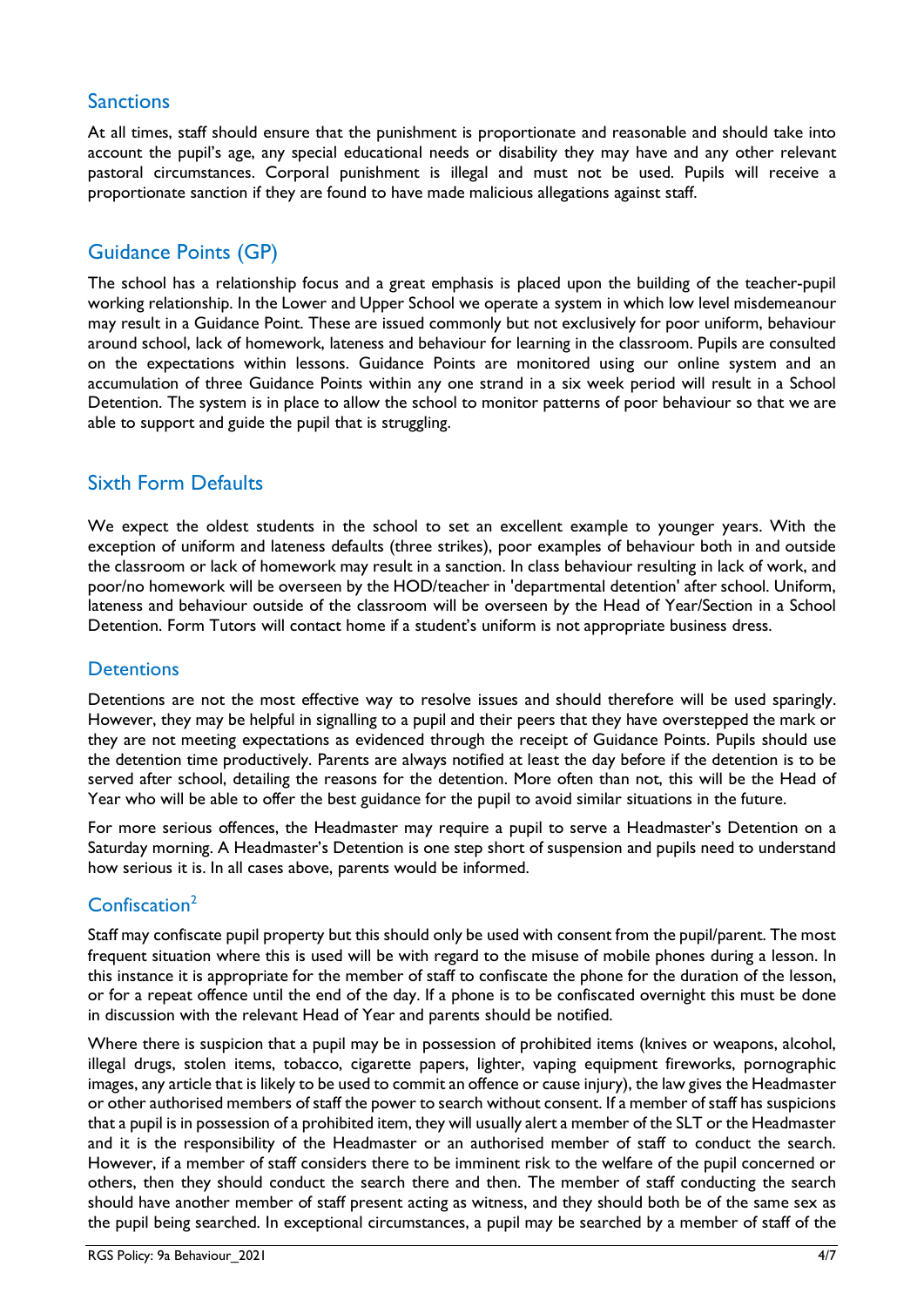opposite sex and/or without another witnessing member of staff if there is a risk that serious harm will be caused to a person if the search is not conducted immediately and where it is not reasonably practicable to summon another member of staff. Staff leading school trips have the power to search pupils for prohibited items.

#### Suspension

Serious or repeated disciplinary offences may result in the pupil's suspension. For a first offence, suspension will normally be for no more than two days, while more severe offences might involve a suspension of up to five days. While suspended, the pupil is expected to remain at home during the school day and work will, whenever possible, be set. A suspended pupil may not attend any school function (e.g. concert) or represent the school (e.g. for a sports team).

In certain cases, a pupil may be put into internal suspension, where they will be required to work in school under supervision but out of lessons and away from their peers.

Following a suspension, the pupil (and normally his or her parents) will be required to attend a Return to School interview with one of the Assistant/Deputy Heads or the Headmaster to discuss their future conduct. A final warning may also be issued at this stage. In some cases, a Pastoral Support Plan may be implemented where a pupil is at risk of permanent exclusion.

### **Exclusion**

Please see separate policy.

#### Power to use Reasonable Force

Staff have the power to use reasonable force to prevent pupils committing an offence, injuring themselves or others, or damaging property or to maintain good order and discipline in the classroom. Force must never be used as a punishment. 1

#### Training on the use of Reasonable Force

All staff receive training on the use of reasonable force as part of their Safeguarding training. A written summary of the training and procedures on the use of reasonable force may be found in the Staff Code of Conduct.

### Misbehaviour and Pastoral Support

The school is aware that in some cases pupil misbehaviour can be a sign of wider pastoral concerns about a child. If a member of staff thinks that the behaviour of a pupil may suggest that the pupil is at risk of harm, they must follow the school's safeguarding and child protection procedures. Any continued disruptive behaviour should result in a meeting with the relevant pastoral staff as a matter of urgency.

Part of the school's approach is to offer help to pupils who are struggling to manage their behaviour, for example outbursts of anger. In these cases, it may be appropriate to refer a pupil to the school counsellor, nurse, chaplain for further support or to CAMHS for more complex cases.

### Record Keeping

Rewards and sanctions are recorded online. In addition, we keep a central register of sanctions imposed for serious misbehaviour. All incidents involving poor behaviour are tracked by the Heads of Year to ensure that patterns are spotted quickly and early help is put in place. We aim to work with the family to ensure the student receives a consistent message and clear boundaries

<sup>&</sup>lt;sup>1</sup> DfE guidance document https://www.gov.uk/government/publications/use-of-reasonable-force-in-schools (July 2013). <sup>2</sup> DfE guidance document<https://www.gov.uk/government/publications/searching-screening-and-confiscation> (January 2018)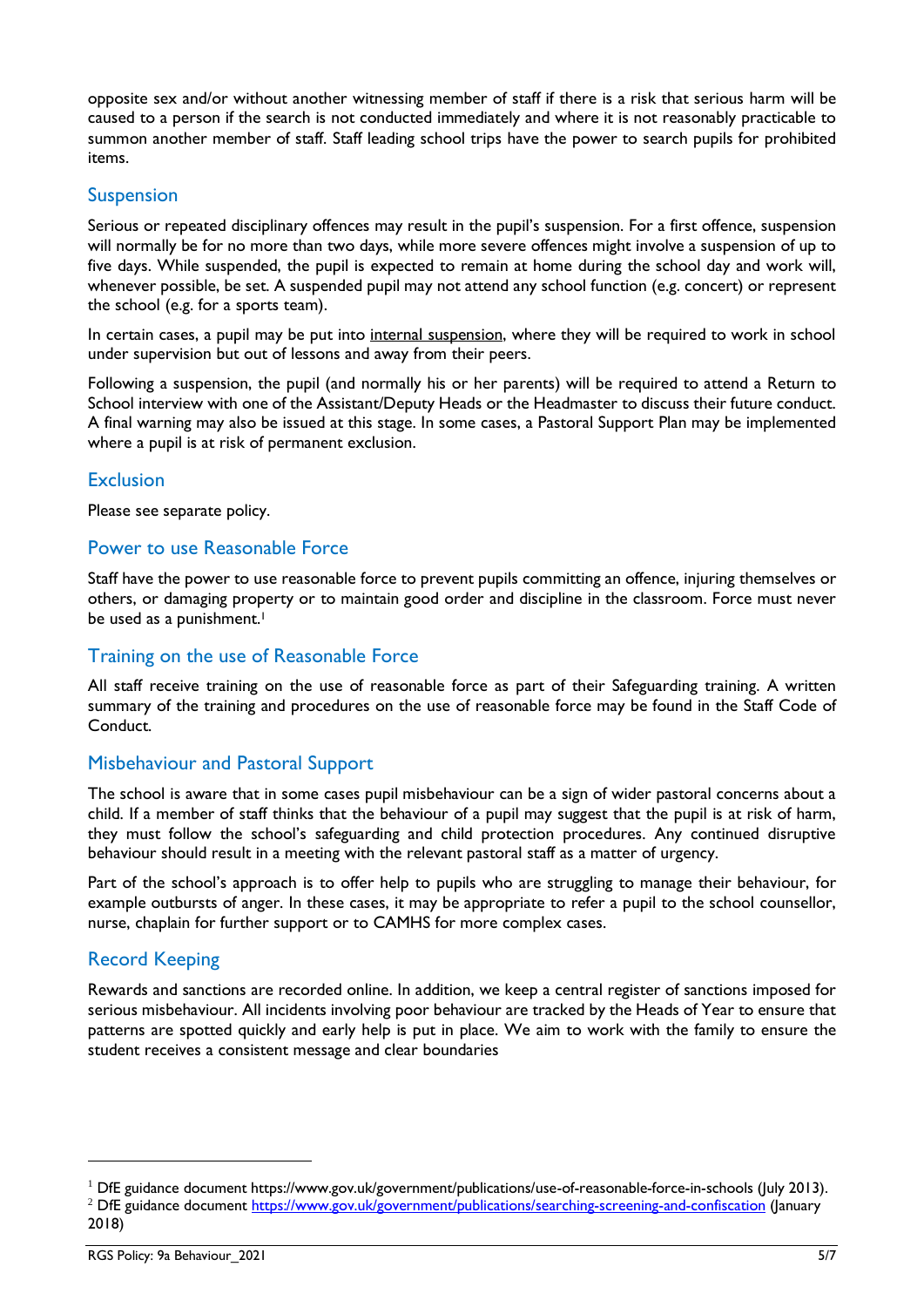## Covid-19 update September 2021

**In light of the global Covid-19 pandemic additional protocols have been given to students and staff to ensure that they and their families are kept safe during this time.**

**We follow the government guidance and ensure that students are provided with updated protocols in line with this.**